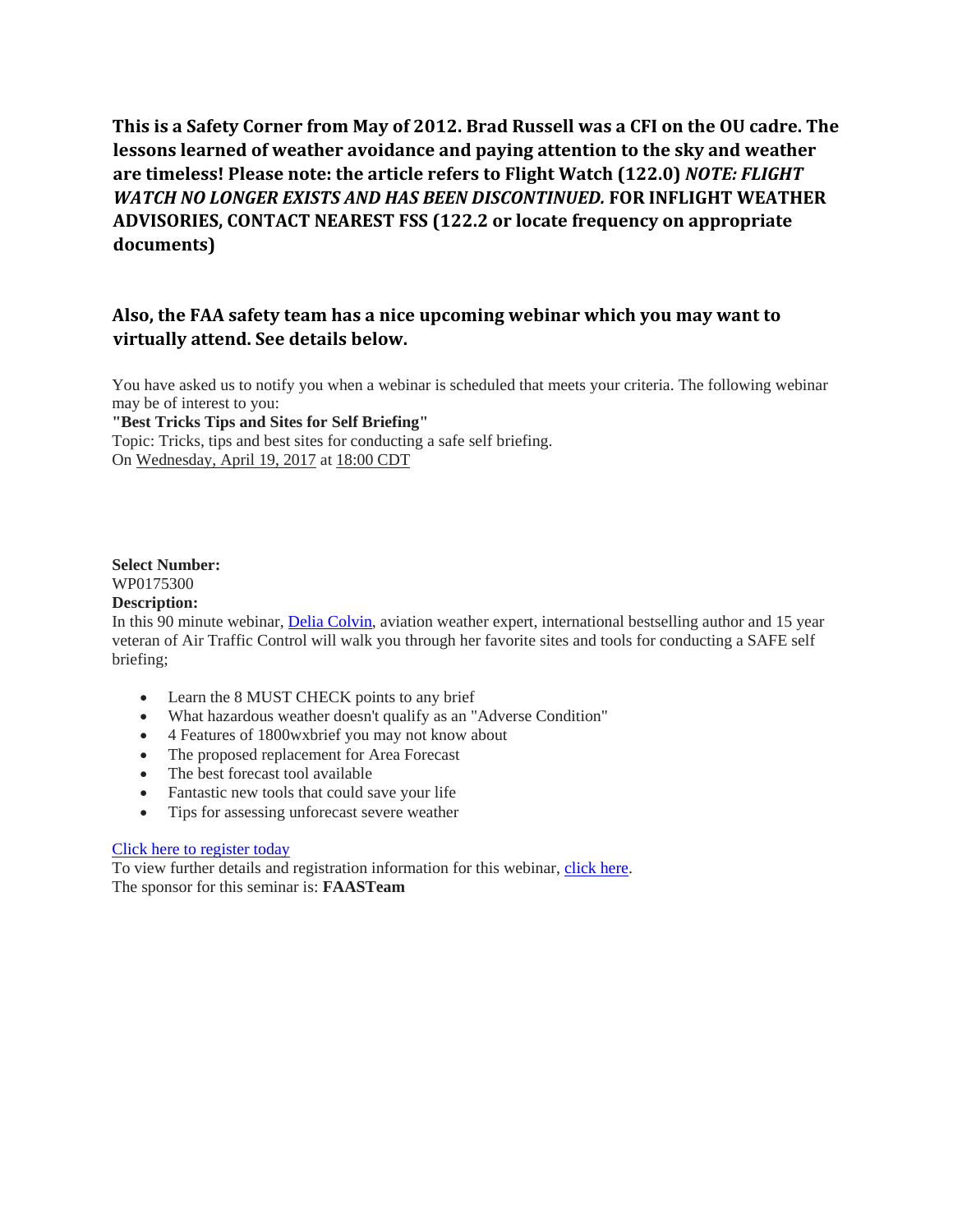# **A Flight Near Thunderstorms**

# **By Brad Russell University of Oklahoma Flight Instructor**

"No convective weather forecast along your route."

These are the words we all want to hear from a flight service briefer just before embarking on a flight. During the spring thunderstorm season it can be challenging to find destinations that meet distance requirements and have good weather along the entire route of flight. So when an open weather window shows itself, we jump on the opportunity. Sometimes with too much confidence…

For example, take a dual cross-country flight a Stage IV Advanced student and I recently *attempted.* Stage IV Lesson 16: a 3.0 dual night cross-country flight, with a landing point greater than 100 nm away. We had finally matched both of our schedules to make the flight and were to meet at 2000 local time. Earlier in the day however, several weather products showed no promise in being able to make the flight. All signs pointed to convective weather moving into the area around, you guessed it, 0100Z. Accustomed to Oklahoma weather, we kept an optimistic eye to the sky all day, communicating back and forth with each new release of any insight to the evening's forecast. We had come to the conclusion the weather would not permit the flight, but decided to hold off until the 0000Z TAF was released to make a go/no-go decision. To our surprise the TAF had dropped *all* signs of convective activity that had been forecasted all day! A peaceful uneventful evening was all that was called for, but we would still wait and see what the FSS briefer had to say.

I met the student at the airport at 2000 local time to go over flight planning, and of course the weather. My thorough student had no less than a full weather briefing from the FSS. Again, it mirrored the TAF's, stating that no convection would move into the area along our route, as a 'pressure cap' had kept the lid on everything. With the plane checked out and ready to go, we both got the feeling we wanted even more up-to-date weather information, as his briefing was now forty minutes old. So we requested an abbreviated briefing only to hear the same thing, "no convective weather forecasted along your route." TAF's look good, radar only has a couple of cells in central Kansas, let go!

As we taxied to runway 17 we got a good look at the northern sky. Our flight would take us northeast to KTQH, so we strained our eyes for any last visual signs of imposing weather. "Was, that…" my student murmurs. I respond "yes, that was lightning, but it's as far as I can see North, and was only one flash, probably the cell in central Kansas, nowhere near our flight path." Cleared for takeoff.

By the time we turned east and completed the climb checklist, we were seeing a few more flashes of lightning. We flew on for about 15 minutes. Now the bursts of lightning were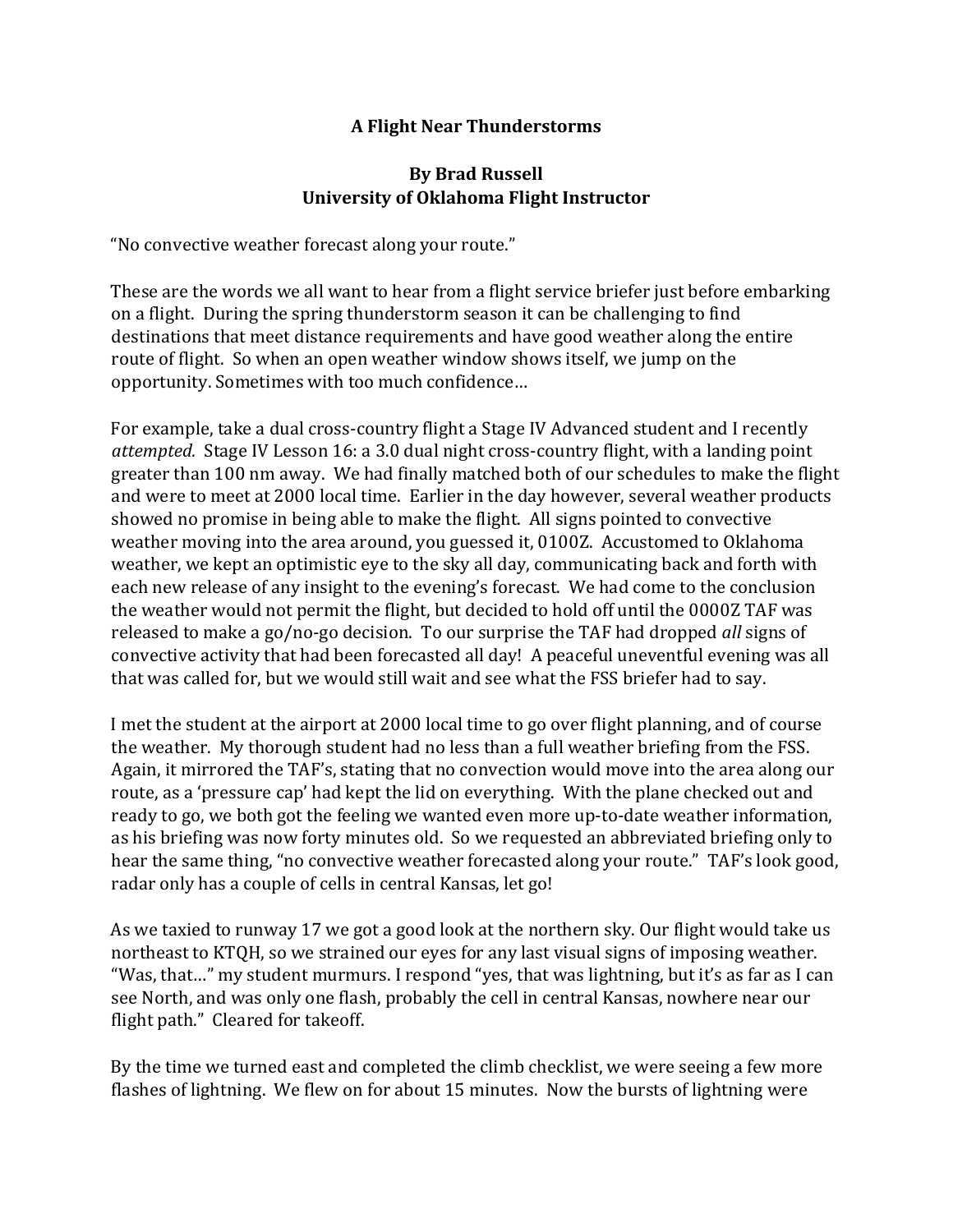illuminating large cumulus clouds that were spreading toward our destination. We knew we were not going to make it to KTQH, but we were both feeling the need to complete the flight. Who knew when we'd get another chance of our schedules matching up? So we rationalized: Since the cells are localized to the northeast, and the student needed to practice a diversion anyway, let's divert to the southern part of Oklahoma. This will take us away from any potential development, and we'll complete the lesson's objectives safely.

After only ten minutes of heading south we looked behind us. To our chagrin, a massive wall of lightning stretching from Tulsa to just north of Edmond has intensified at an alarming rate. Each bolt of lightning illuminated a new, hidden giant, a menacing cumulus cloud with a taste for light aircraft. At this point, our concern over completing the flight's objectives shifted to returning to OUN safely. We decided to discontinue the flight. This is when my student did exactly what we hope to see out of all our students. Without a prompt from me he followed his training and keyed the mic:

**Crimson 12:** "Ft. Worth Center, Crimson 12 would like to switch over to Flight Watch for an update on the weather."

**Fort Worth Center:** "Approved as requested, report when back on my frequency."

**Crimson 12:** "Flight Watch, Crimson 12, Ada VOR."

**Flight Watch:** "Crimson 12, McAlester Flight Watch, go ahead."

**Crimson 12:** "We would just like to get an update on the radar for Crimson 12."

**Flight Watch:** "Crimson 12 let me pull that up… Crimson 12, suggest you turn back towards Norman immediately!"

**Crimson 12:** "Already on our way, can you tell us if we are going to beat the storms there, or should we think about landing before Norman?"

**Flight Watch:** "It appears you should make it back from Ada before they reach OKC."

This was relieving news and I was impressed with my student. We continued back to Norman with one of the most intense lightning shows I've seen from the air headed right towards us. Along the 20 min leg we continued to get updates from Ft. Worth Center and then OKC Approach on the storms' distance from us, as we all know we want to remain a good 20 miles from thunderstorm activity. Fingers crossed, we looked good as we got closer to Norman. Finally back on the ground safely!

Ground Track of the flight: <http://flightaware.com/live/flight/OUA12/history/20100407/0148Z/KOUN/KOUN>